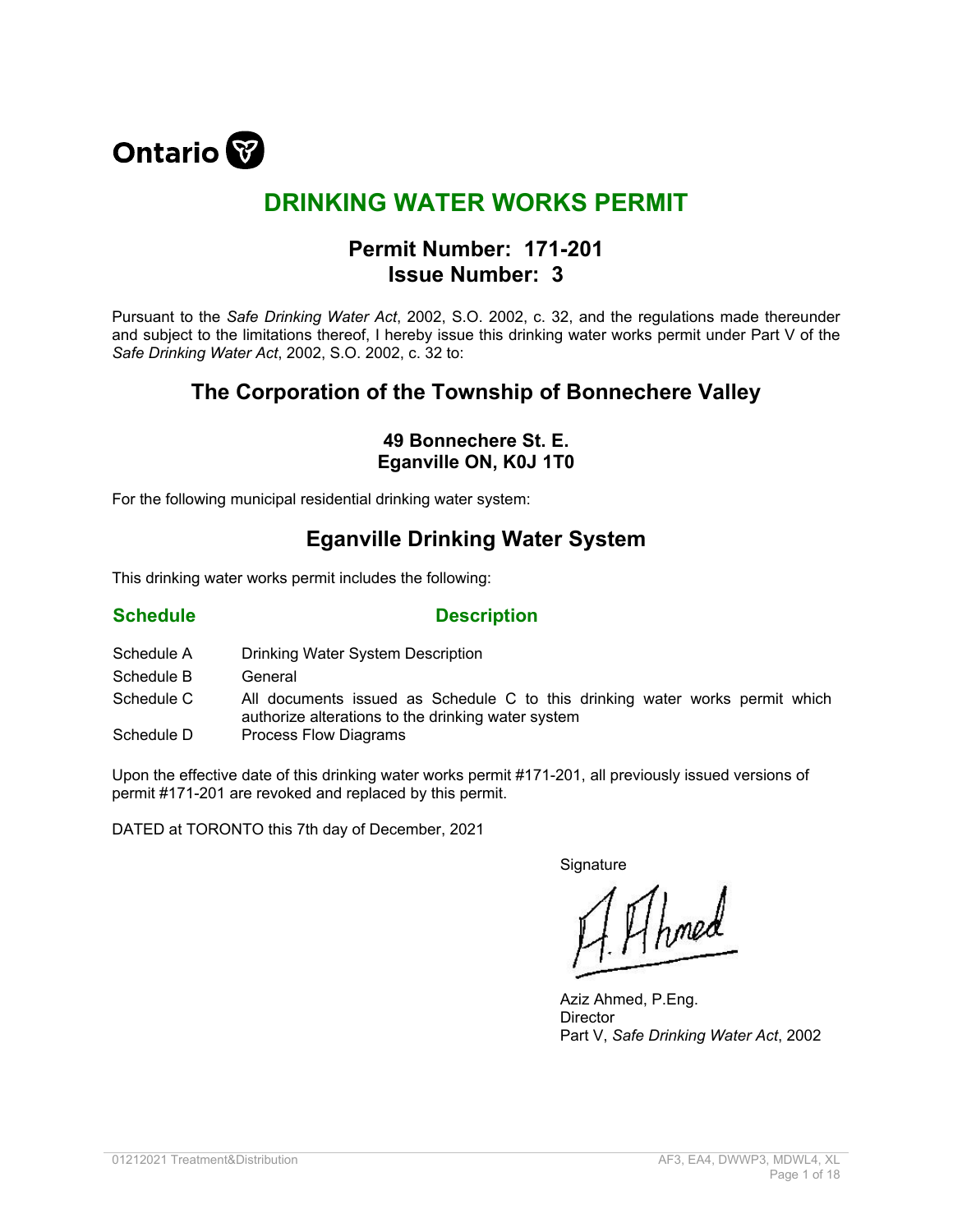# **Schedule A: Drinking Water System Description**

| <b>System Owner</b>          | The Corporation of the Township of Bonnechere Valley |
|------------------------------|------------------------------------------------------|
| <b>Permit Number</b>         | 171-201                                              |
| Drinking Water System Name   | <b>Eganville Drinking Water System</b>               |
| <b>Permit Effective Date</b> | December 7, 2021                                     |

#### **1.0 System Description**

**1.1** The following is a summary description of the works comprising the above drinking water system:

#### **Overview**

The **Eganville Drinking Water System** consists of one (1) drinking water treatment plant, one (1) standpipe and approximately 13 kilometers of piping, ranging in diameter from 150 mm to 250 mm in diameter.

# **Eganville Water Treatment Plant**

#### **Treatment Plant**

| Name                   | <b>Eganville Water Treatment Plant</b>                                                                                                                                                                                                                                                                                                                                                                                                                    |
|------------------------|-----------------------------------------------------------------------------------------------------------------------------------------------------------------------------------------------------------------------------------------------------------------------------------------------------------------------------------------------------------------------------------------------------------------------------------------------------------|
| <b>Street Address</b>  | 401 Water St., Village of Eganville, Township of Bonnechere Valley                                                                                                                                                                                                                                                                                                                                                                                        |
| <b>UTM Coordinates</b> | NAD27 UTM Zone 18, 335260.00 m E, 5040780.00 m N                                                                                                                                                                                                                                                                                                                                                                                                          |
| System Type            | Surface Water Treatment Plant                                                                                                                                                                                                                                                                                                                                                                                                                             |
| <b>Dimensions</b>      | 24.3 m by 32.6 m                                                                                                                                                                                                                                                                                                                                                                                                                                          |
| <b>Notes</b>           | Housing low lift pumping facilities, two (2) dual train packaged water treatment<br>plants, granular activated carbon (GAC) filters, disinfection facilities, GAC filter<br>pumping facilities, high-lift pumping facilities, dry chemical room, clear water<br>storage area, laboratory, workshop, loading area, generator room, lunch room,<br>office computer room, storage room, polyelectrolyte room, coagulant room and<br>sodium hypochlorite room |

#### **Surface Water Supply**

#### **Intake Facilities**

| Description  | Intake crib and pipe                                                                   |
|--------------|----------------------------------------------------------------------------------------|
| Location     | Situated approximately 30 m offshore                                                   |
| <b>Notes</b> | One (1) 560 mm adjustable polyethylene intake complete with intake structure           |
|              | One (1) 400 mm diameter raw water polyethylene intake pipe, approximately<br>61 m long |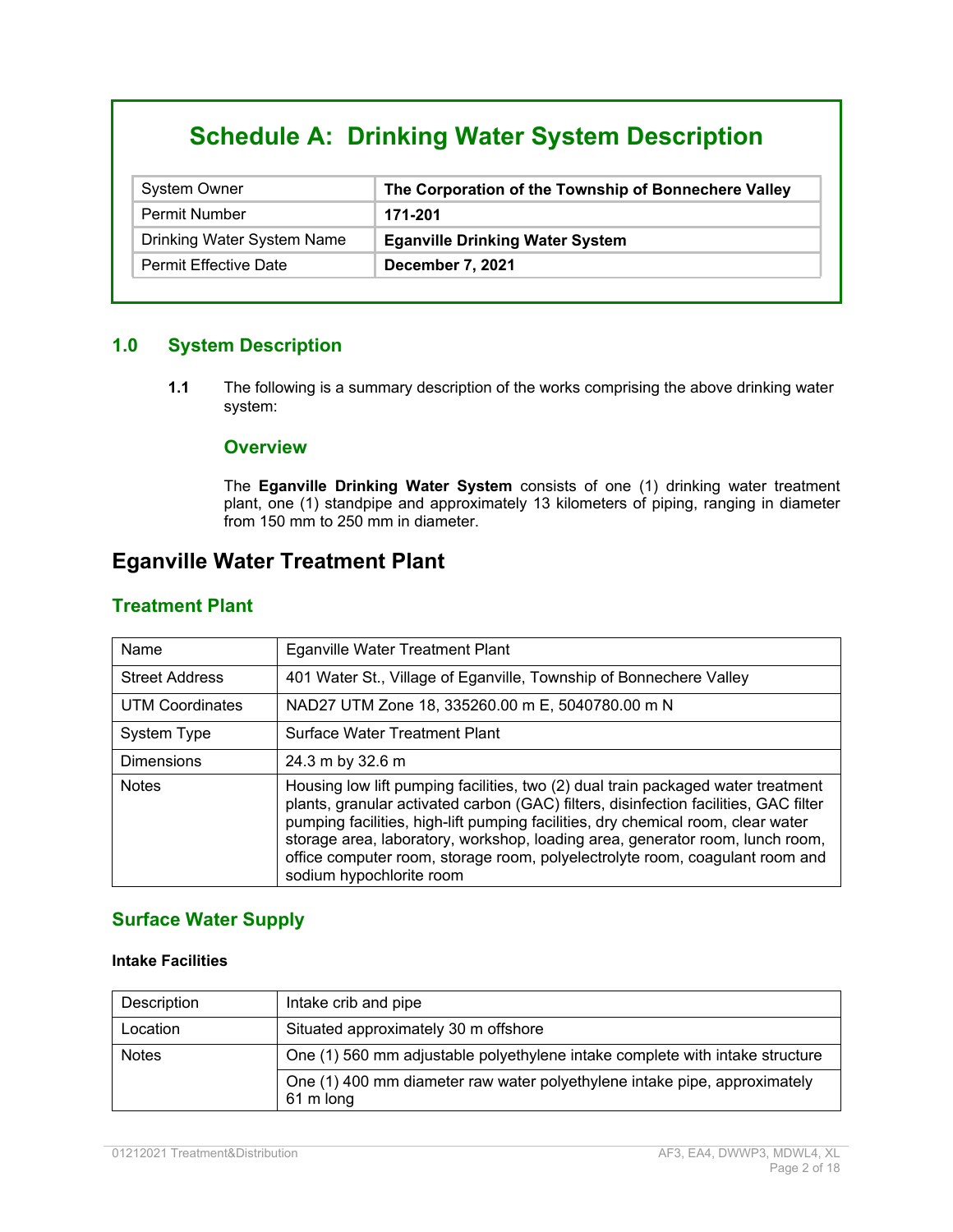#### **Low Lift Works**

#### **Low Lift Pumping Facility**

| Description       | Low Lift Pumping Facility                                                                                                                   |
|-------------------|---------------------------------------------------------------------------------------------------------------------------------------------|
| Capacity          | Firm capacity of 26.0 L/s                                                                                                                   |
|                   | Three (3) vertical turbine pumps each rated at 13L/s at 186 kPa total dynamic<br>head                                                       |
| <b>Dimensions</b> | Wet well with dimensions of 2.16 m by 9.66 m, located inside the Plant                                                                      |
| <b>Notes</b>      | Equipped with two (2) static removable screen and associated appurtenances<br>including discharge headers and electrical and control system |
|                   | A 150mm diameter static mixer with four triple action elements in the raw water<br>line downstream of the chemical injection points         |

### **Coagulation/Flocculation/Clarification, Filtration and GAC**

#### **Coagulation/Flocculation/Clarification and Filtration Facilities**

| Description                  | Two (2) packaged water treatment plants each capable of treating a maximum<br>flow rate of 1035 m3/d, each providing treatment processes consisting of<br>coagulation, flocculation, sedimentation, and filtration                                                                                                                                  |
|------------------------------|-----------------------------------------------------------------------------------------------------------------------------------------------------------------------------------------------------------------------------------------------------------------------------------------------------------------------------------------------------|
| Equipment<br>(on each train) | One (1) clarifier 3.66m by 3.73m by 3.51m high, comprised of a centre cone<br>draft tube, sludge recirculation and mixing zone, flocculation zone and settling<br>zone, equipped with floc barriers and clarified water collector flume                                                                                                             |
|                              | One (1) rapid rate dual media gravity filter with two (2) filter compartments,<br>each with 3 m <sup>2</sup> filter area, for a maximum loading rate of 7.2 m/h at a flow of<br>43.1 m <sup>3</sup> /h, complete with air scour and gravity backwash systems (backwash<br>tanks filled from the high lift pump discharge header) including controls |
| <b>Notes</b>                 | None                                                                                                                                                                                                                                                                                                                                                |

#### **Filtered Water Works**

| Description       | <b>Filtered Water Works</b>                                                                                             |
|-------------------|-------------------------------------------------------------------------------------------------------------------------|
| Location          | Between the packaged plants and the Granular activated carbon filters                                                   |
| <b>Dimensions</b> | Wet well with dimensions of 5.50m by 5.85m by 2.30m Side Water Depth<br>(SWD) located below the pant enclosure building |
| Capacity          | Three (3) submersible GAC filter pumps located in the filtered water well, each<br>rated at 13.2 L/s at 93 kPa TDH      |
| <b>Notes</b>      | Pumps discharge to a splitter box upstream of the two (2) GAC filters                                                   |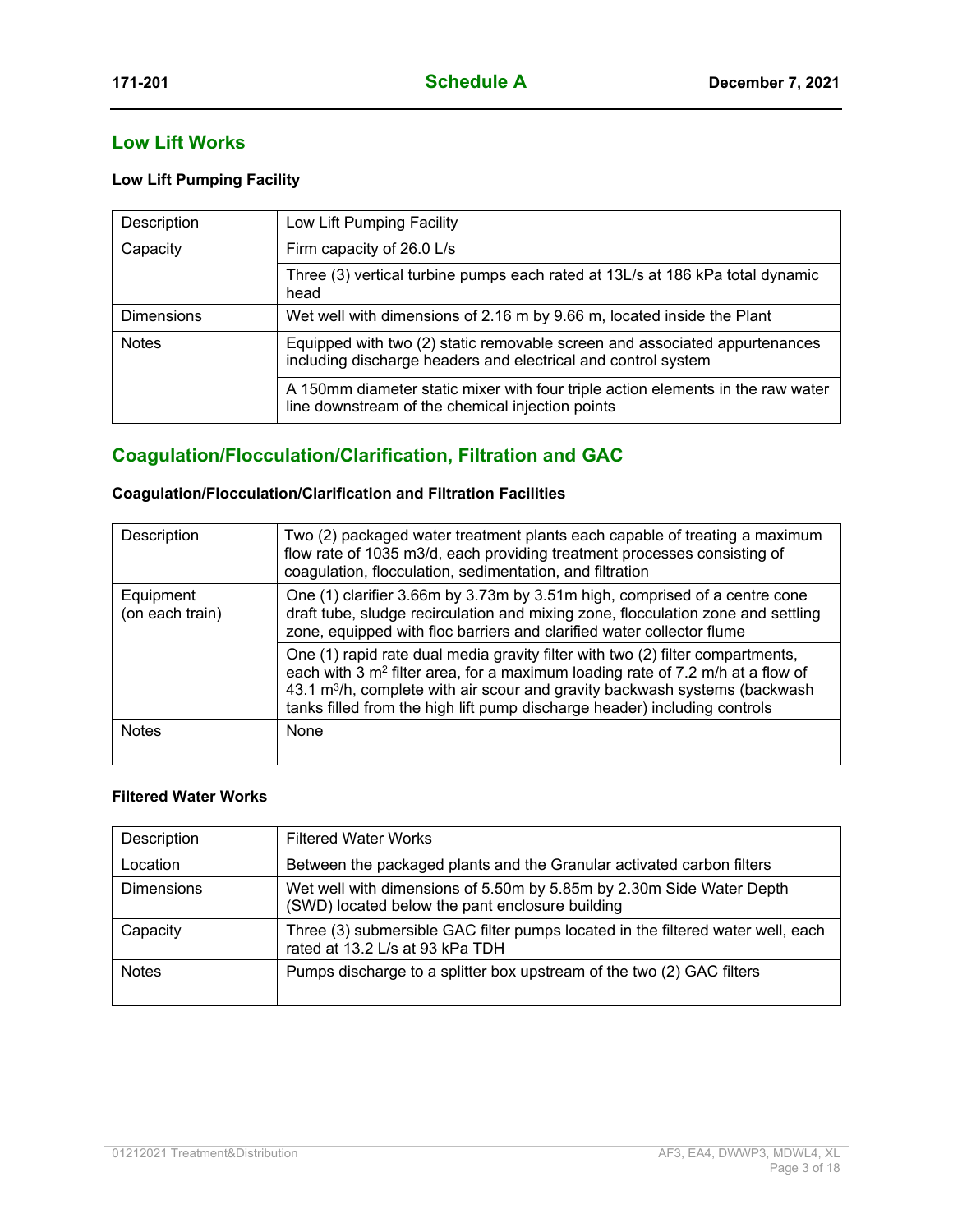#### **GAC Filters**

| Description       | Two granular activated carbon (GAC) filters                                                                                                                                                                          |
|-------------------|----------------------------------------------------------------------------------------------------------------------------------------------------------------------------------------------------------------------|
| <b>Dimensions</b> | Each 2.75 m in diameter, for a maximum loading rate of 7.2 m/h at a low of<br>43.1 $m^3/h$                                                                                                                           |
| <b>Notes</b>      | Filters can be by-passed. Two (2) compartments consisting of GAC media, a<br>gravity backwash storage compartment (filled from the high lift pump discharge<br>header) and all associated appurtenances and controls |

#### **Clearwells**

| Description  | A treated water reservoir                                                                                                                                                          |
|--------------|------------------------------------------------------------------------------------------------------------------------------------------------------------------------------------|
| Location     | Located below the plant enclosure building                                                                                                                                         |
|              | Three (3) clear wells with the following dimensions:<br>- 5.85 m by 10.40 m (Clear Well No. 1)<br>- 5.85 m by 16.30 m (Clear Well No. 2)<br>- 4.90 m by 12.20 m (Clear Well No. 3) |
| <b>Notes</b> | If the overflow level back to low lift pump well is used, the side water depth<br>would be 3.5m for all clearwells as they are interconnected                                      |

### **High Lift Works**

#### **High Lift Pumps**

| Description       | Three (3) vertical turbine high lift pumps                                                                                          |
|-------------------|-------------------------------------------------------------------------------------------------------------------------------------|
| Capacity          | Two (2) located over High Lift Well No. 1 and one (1) located over High Lift<br>Well No. 2, each rated at 26 L/s at 637 kPa and TDH |
| <b>Dimensions</b> | Consisting of two (2) high lift wells (High Lift Well No. 1 and High Lift Well No. 2<br>each 3.20 m by 5.85 m by 2.68 m SWD         |
| <b>Notes</b>      |                                                                                                                                     |

### **Waste Residual Management**

### **Filter Backwash/Filter-to-Waste/Clarifier Sludge/Waste Handling Facility**

| Description  | A waste handling facility                                                                                                                                                                        |
|--------------|--------------------------------------------------------------------------------------------------------------------------------------------------------------------------------------------------|
| Equipment    | A 4.9 m by 7.5 m surge tank to collect clarifier sludge, spent backwash water<br>from the rapid rate gravity filters and GAC filters, and filter-to-waste from the<br>rapid rate gravity filters |
|              | A 3.2 m by 4.9 m by 3.33 m SWD settling tank with a capacity of 52.2 m <sup>3</sup>                                                                                                              |
|              | A submersible pump rated at 5.4 L/s at 44 kPa TDH to convey waste from the<br>surge tank to the settling tank                                                                                    |
|              | A submersible pump rated at 5.4 L/s at 44 kPa TDH to discharge the waste<br>from the settling tank to an existing sewage pump station                                                            |
| <b>Notes</b> |                                                                                                                                                                                                  |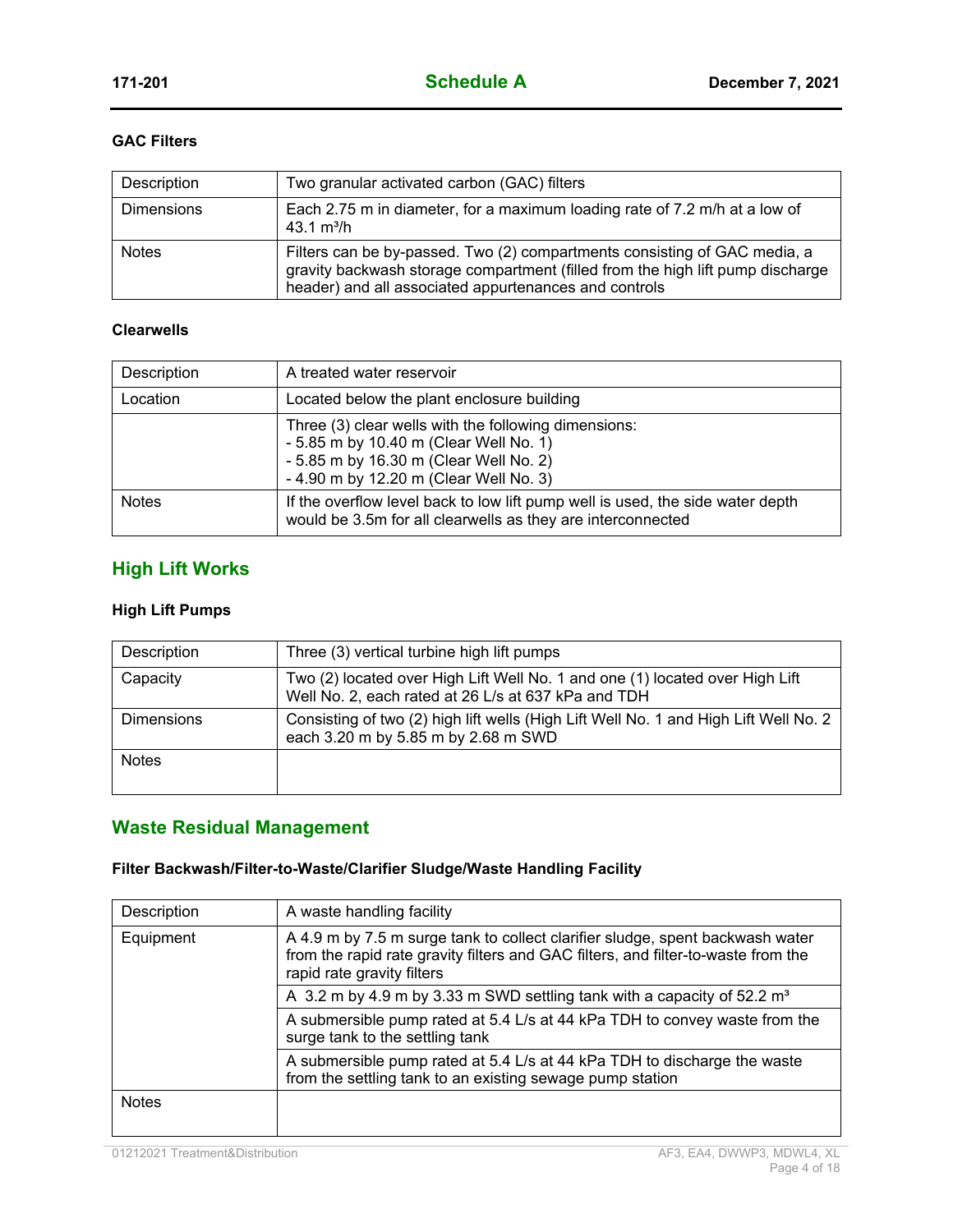### **Chemical Addition**

#### **Coagulant**

| Description       | Coagulant feed system                                                                                               |
|-------------------|---------------------------------------------------------------------------------------------------------------------|
| <b>Feed Point</b> | From a 400 L day tank to raw water piping upstream of the clarifiers and one<br>(1) 24,200 L coagulant storage tank |
| Equipment         | Consisting of two (2) chemical metering pumps (one duty, one standby) each<br>rated at 18.9 L/h                     |
| <b>Notes</b>      |                                                                                                                     |

#### **Polyelectrolyte**

| Description       | Polyelectrolyte Feed System                                                                                                                                                                                                                                                                                                                                |
|-------------------|------------------------------------------------------------------------------------------------------------------------------------------------------------------------------------------------------------------------------------------------------------------------------------------------------------------------------------------------------------|
| <b>Feed Point</b> | Raw water piping upstream of the clarifiers                                                                                                                                                                                                                                                                                                                |
| Equipment         | Two (2) polyelectrolyte feed systems (duty and standby), standby system<br>consisting of 1 chemical feed pump rated at 18.93 L/h, duty system consisting<br>of 3 chemical feed pumps with 2 pumps at 9.5 L/h and 1 pump at 75.7 L/h each<br>system complete with wetting unit, aging and mixing unit, with a solution<br>metering tank for the two systems |
| <b>Notes</b>      |                                                                                                                                                                                                                                                                                                                                                            |

#### **Chlorine (pre-chorination)**

| Description       | One (1) sodium hypochlorite disinfection system for pre-chlorination                                                                                                                      |
|-------------------|-------------------------------------------------------------------------------------------------------------------------------------------------------------------------------------------|
| <b>Feed Point</b> | Upstream of clarifiers                                                                                                                                                                    |
| Equipment         | Consist of two (2) chemical metering pumps (one duty, one spare) each rated<br>at 9.5 L/h, one (1) 400 L capacity solution tank and associated equipment,<br>instrumentation and controls |
| <b>Notes</b>      | Two (2) 1100 L interconnected sodium hypochlorite storage tanks and<br>associated equipment supply both pre and post systems                                                              |

#### **Chlorine (post-chlorination)**

| Description       | One (1) sodium hypochlorite disinfection system for post-chlorination                                                                                                                                                                                                                                                               |
|-------------------|-------------------------------------------------------------------------------------------------------------------------------------------------------------------------------------------------------------------------------------------------------------------------------------------------------------------------------------|
| <b>Feed Point</b> | Upstream of the clear water reservoir (post-chlorination)                                                                                                                                                                                                                                                                           |
| Equipment         | Consist of two (2) chemical metering pumps (one duty, one spare) each rated<br>at 9.5 L/h, one (1) 400 L capacity solution tank and associated equipment,<br>instrumentation and controls, including a chlorine residual analyzer for<br>continuous measurement of free chlorine residual in treated water prior to<br>distribution |
| <b>Notes</b>      |                                                                                                                                                                                                                                                                                                                                     |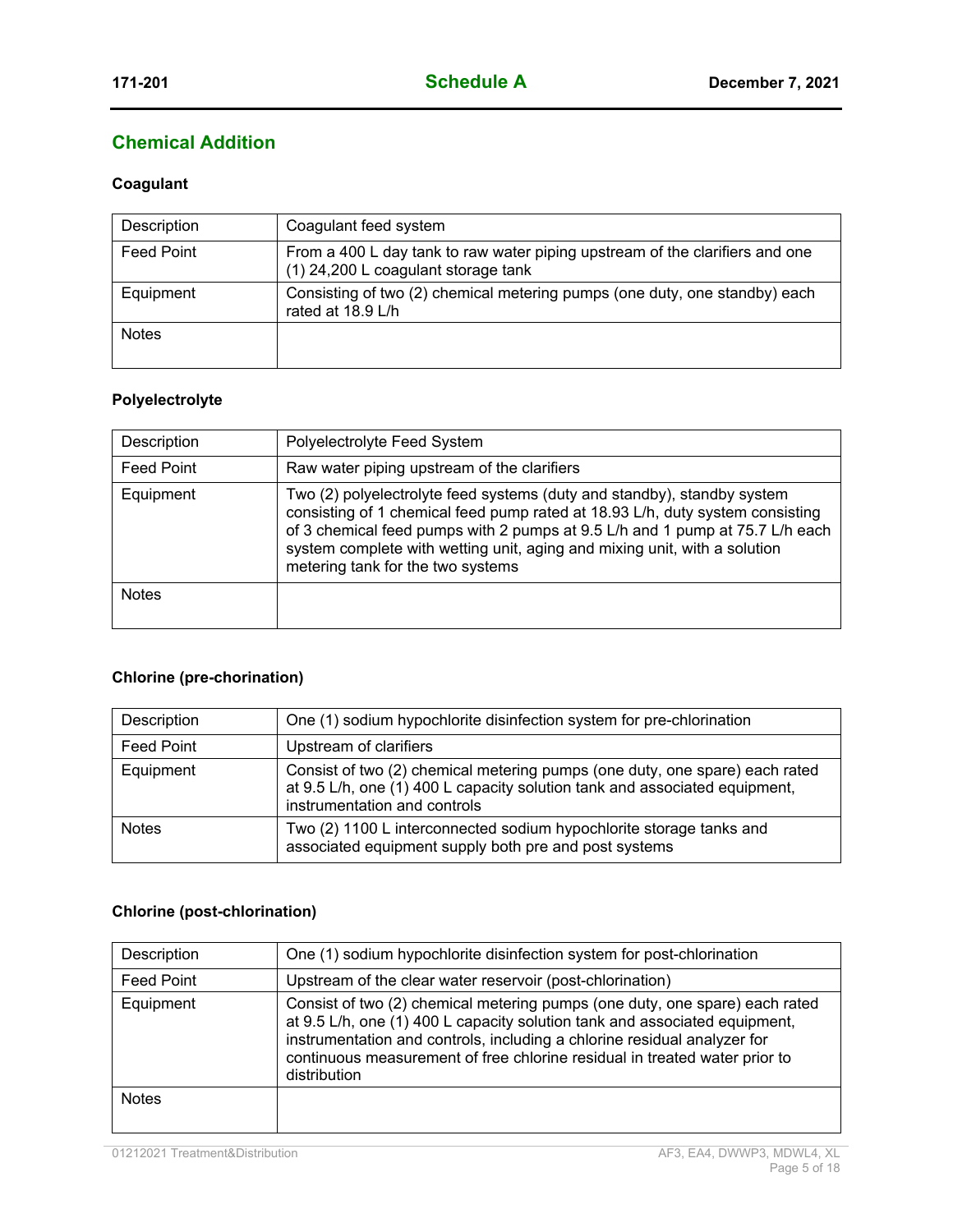### **Fuel Oil Systems**

#### **Water Treatment Plant**

| Location                  | 401 Water Street, Eganville, Ontario<br>18T Easting 335290; Northing 5045034                                                                                                                         |
|---------------------------|------------------------------------------------------------------------------------------------------------------------------------------------------------------------------------------------------|
| Description               | Stand-by Generator Diesel Fuel Supply consisting of two 1000L double wall<br>tanks, located inside WTP in the generator room and protected by concrete<br>walls and concrete spill containment wall. |
| Fuel Type                 | Diesel                                                                                                                                                                                               |
| Source Protection<br>Area | Not Applicable                                                                                                                                                                                       |
| <b>Notes</b>              |                                                                                                                                                                                                      |

### **Emergency Power**

#### **Backup Power Supply in the WTP**

| Description  | One (1) stand-by power diesel generator rated at 300 kW complete with (2)<br>1000L diesel fuel tanks |
|--------------|------------------------------------------------------------------------------------------------------|
| <b>Notes</b> |                                                                                                      |

### **Instrumentation and Control**

#### **SCADA System**

| Description  | Contains monitoring and control systems including continous chlorine residual<br>and turbidity indicators, raw and treated water flow meters, and tank water<br>levels, electrical and mechanical equipment, heating, ventilation, control and<br>alarm systems |
|--------------|-----------------------------------------------------------------------------------------------------------------------------------------------------------------------------------------------------------------------------------------------------------------|
| <b>Notes</b> | Includes a PLC control panel and MCC                                                                                                                                                                                                                            |

### **Elevated Storage Tanks**

**Standpipe**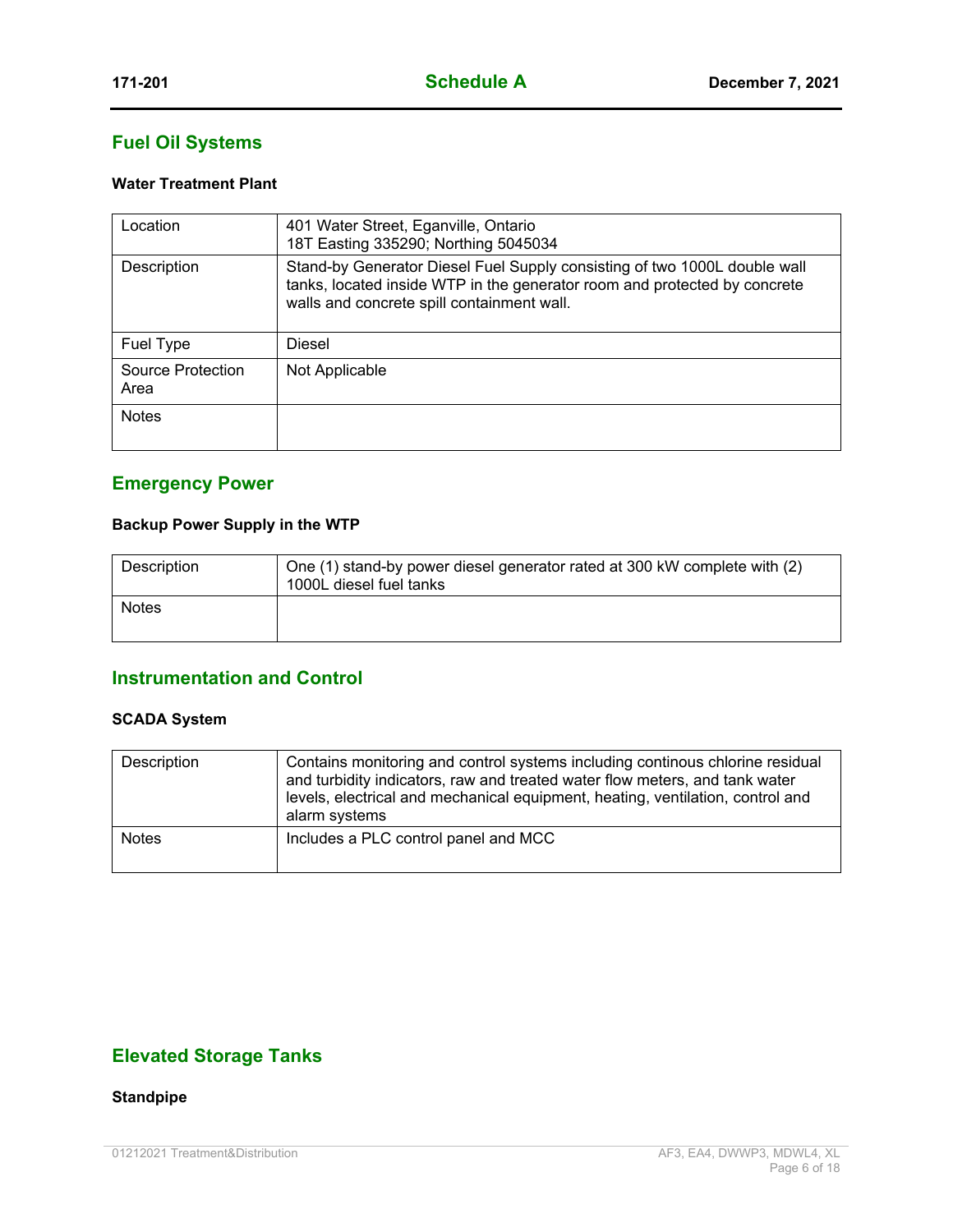| Location               | 142 Bruce Street, Eganville                                                                                                                                         |
|------------------------|---------------------------------------------------------------------------------------------------------------------------------------------------------------------|
| <b>UTM Coordinates</b> | NAD83 Zone 18 336411 E, 5045492 N                                                                                                                                   |
| Description            | <b>Bruce Street Standpipe</b>                                                                                                                                       |
| <b>Dimensions</b>      | Total volume is $1,364 \text{ m}^3$                                                                                                                                 |
|                        | Useable volume is $337 \text{ m}^3$                                                                                                                                 |
| Equipment              | It includes a small underground concrete chamber that houses valving for the<br>fill and drain pipes for the standpipe                                              |
| <b>Notes</b>           | A wireless level control system in the standpipe                                                                                                                    |
|                        | The standpipe provides pressure equalization and fire flow storage within the<br>system and supplies water to the system when the high lift pumps are cycled<br>off |
|                        |                                                                                                                                                                     |
|                        |                                                                                                                                                                     |

#### **Watermains**

- **1.1** Watermains within the distribution system comprise:
	- 1.1.1 Watermains that have been set out in each document or file identified in column 1 of Table 1.

| <b>Table 1: Watermains</b>               |                  |
|------------------------------------------|------------------|
| Column 1<br><b>Document or File Name</b> | Column 2<br>Date |
| Eganville Water Distribution System Map  | January 2021     |

- 1.1.2 Watermains that have been added, modified, replaced or extended further to the provisions of Schedule C of this drinking water works permit on or after the date identified in column 2 of Table 1 for each document or file identified in column 1.
- 1.1.3 Watermains that have been added, modified, replaced or extended further to an authorization by the Director on or after the date identified in column 2 of Table 1 for each document or file identified in column 1.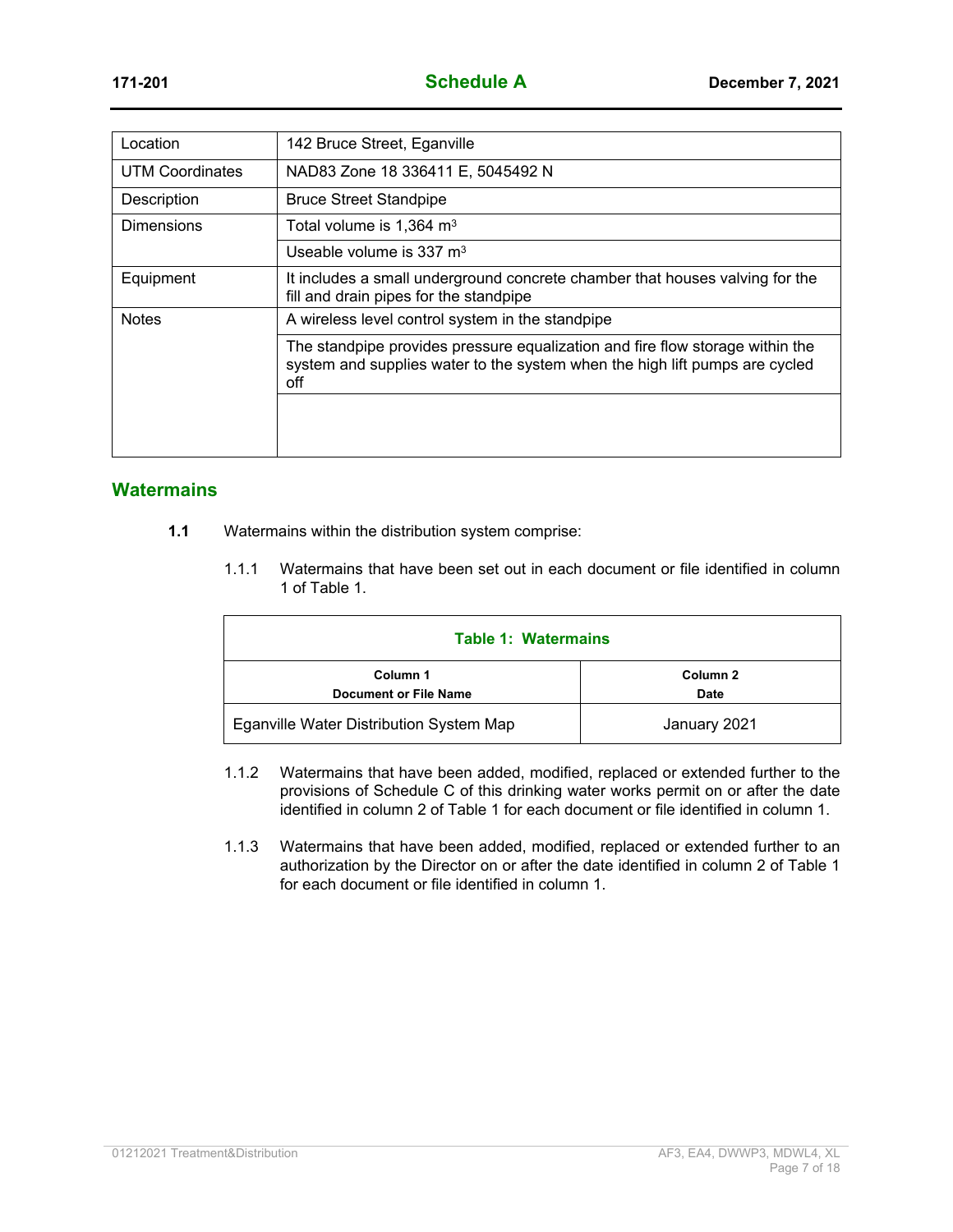# **Schedule B: General**

| <b>System Owner</b>          | The Corporation of the Township of Bonnechere Valley |
|------------------------------|------------------------------------------------------|
| <b>Permit Number</b>         | 171-201                                              |
| Drinking Water System Name   | <b>Eganville Drinking Water System</b>               |
| <b>Permit Effective Date</b> | December 7, 2021                                     |

#### **1.0 Applicability**

- 1.1 In addition to any other applicable legal requirements, the drinking water system identified above shall be altered and operated in accordance with the conditions of this drinking water works permit and the licence #171-101.
- 1.2 The definitions and conditions of licence #171-101 are incorporated into this permit and also apply to this drinking water system.

#### **2.0 Alterations to the Drinking Water System**

- 2.1 Any document issued by the Director to be incorporated into Schedule C to this drinking water works permit shall provide authority to alter the drinking water system in accordance with the applicable conditions of this drinking water works permit and licence #171-101.
- 2.2 All documents issued by the Director as described in condition 2.1 shall form part of this drinking water works permit.
- 2.3 All parts of the drinking water system in contact with drinking water that are added, modified, replaced, extended shall be disinfected in accordance with a procedure approved by the Director or in accordance with the applicable provisions of the following documents:
	- a) Until December 7, 2021 the ministry's Watermain Disinfection Procedure, dated November 2015. As of December 8, 2021 the ministry's Watermain Disinfection Procedure, dated August 1, 2020;
	- b) Subject to condition 2.3.2, any updated version of the ministry's Watermain Disinfection Procedure;
	- c) AWWA C652 Standard for Disinfection of Water-Storage Facilities;
	- d) AWWA C653 Standard for Disinfection of Water Treatment Plants; and
	- e) AWWA C654 Standard for Disinfection of Wells.
	- 2.3.1 For greater clarity, where an activity has occurred that could introduce contamination, including but not limited to repair, maintenance, or physical / video inspection, all equipment that may come in contact with the drinking water system shall be disinfected in accordance with the requirements of condition 2.3. above.
	- 2.3.2 Updated requirements described in condition 2.3 b) are effective six months from the date of publication of the updated Watermain Disinfection Procedure.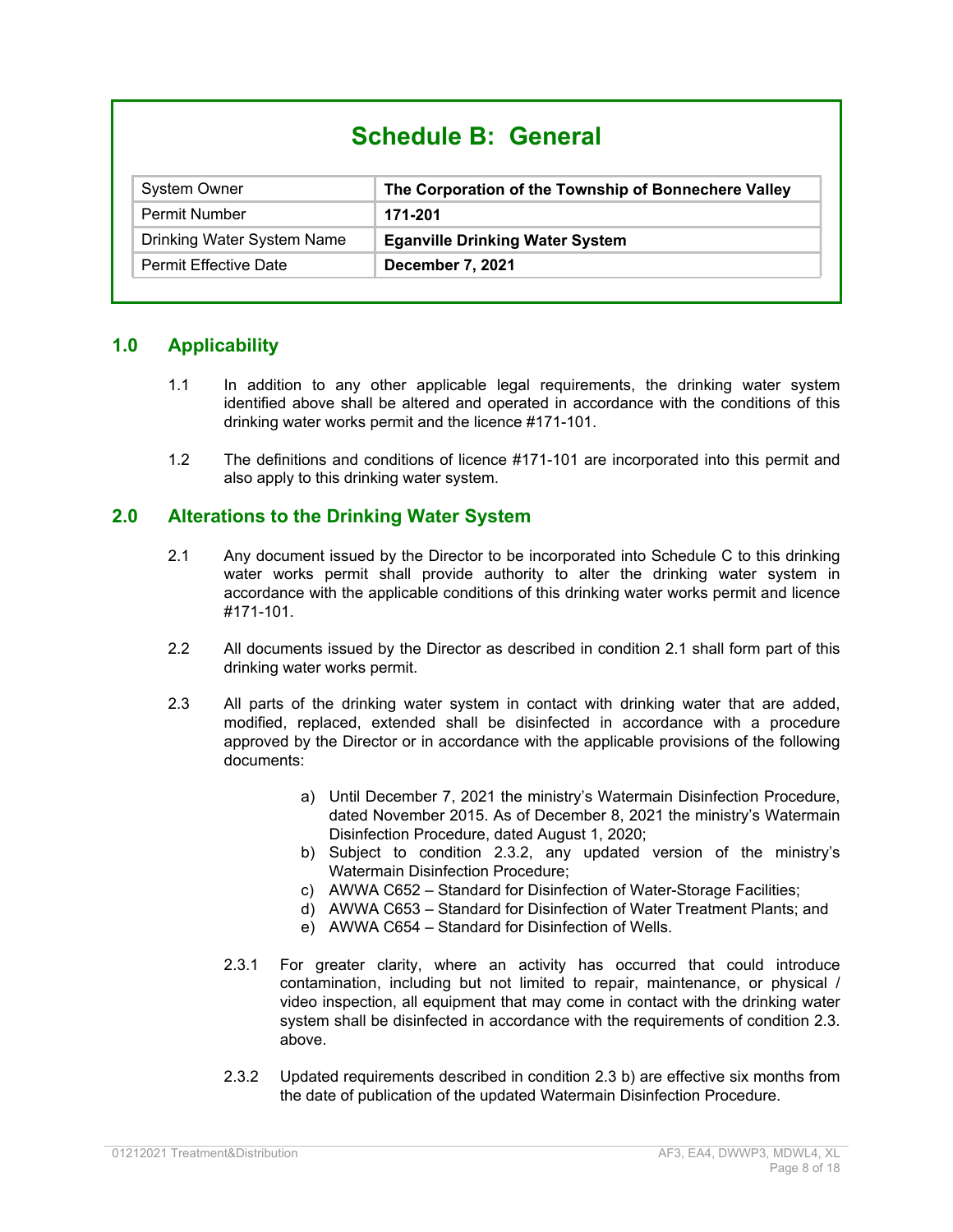- 2.4 The owner shall notify the Director in writing within thirty (30) days of the placing into service or the completion of any addition, modification, replacement, removal or extension of the drinking water system which had been authorized through:
	- 2.4.1 Schedule B to this drinking water works permit which would require an alteration of the description of a drinking water system component described in Schedule A of this drinking water works permit;
	- 2.4.2 Any document to be incorporated in Schedule C to this drinking water works permit respecting works other than watermains; or
	- 2.4.3 Any approval issued prior to the issue date of the first drinking water works permit respecting works other than watermains which were not in service at the time of the issuance of the first drinking water works permit.
- 2.5 The notification required in condition 2.4 shall be submitted using the "Director Notification Form" published by the Ministry.
- 2.6 For greater certainty, the notification requirements set out in condition 2.4 do not apply to any addition, modification, replacement, removal or extension in respect of the drinking water system which:
	- 2.6.1 Is exempt from subsection 31(1) of the SDWA by subsection 9.(2) of O. Reg. 170/03;
	- 2.6.2 Constitutes maintenance or repair of the drinking water system; or
	- 2.6.3 Is a watermain authorized by condition 3.1 of Schedule B of this drinking water works permit.
- 2.7 The owner shall notify the legal owner of any part of the drinking water system that is prescribed as a municipal drinking water system by section 2 of O. Reg. 172/03 of the requirements of the licence and this drinking water works permit as applicable to the prescribed system.
- 2.8 For greater certainty, the owner may only carry out alterations to the drinking water system in accordance with this drinking water works permit after having satisfied other applicable legal obligations, including those arising from the *Environmental Assessment Act*, *Niagara Escarpment Planning and Development Act***,** *Oak Ridges Moraine Conservation Act, 2001* and *Greenbelt Act, 2005*.

#### **3.0 Watermain Additions, Modifications, Replacements and Extensions**

- 3.1 The owner may alter the drinking water system, or permit it to be altered by a person acting on the owner's behalf, by adding, modifying, replacing or extending a watermain within the distribution system subject to the following conditions:
	- 3.1.1 The design of the watermain addition, modification, replacement or extension:
		- a) Has been prepared by a licensed engineering practitioner;
		- b) Has been designed only to transmit water and has not been designed to treat water;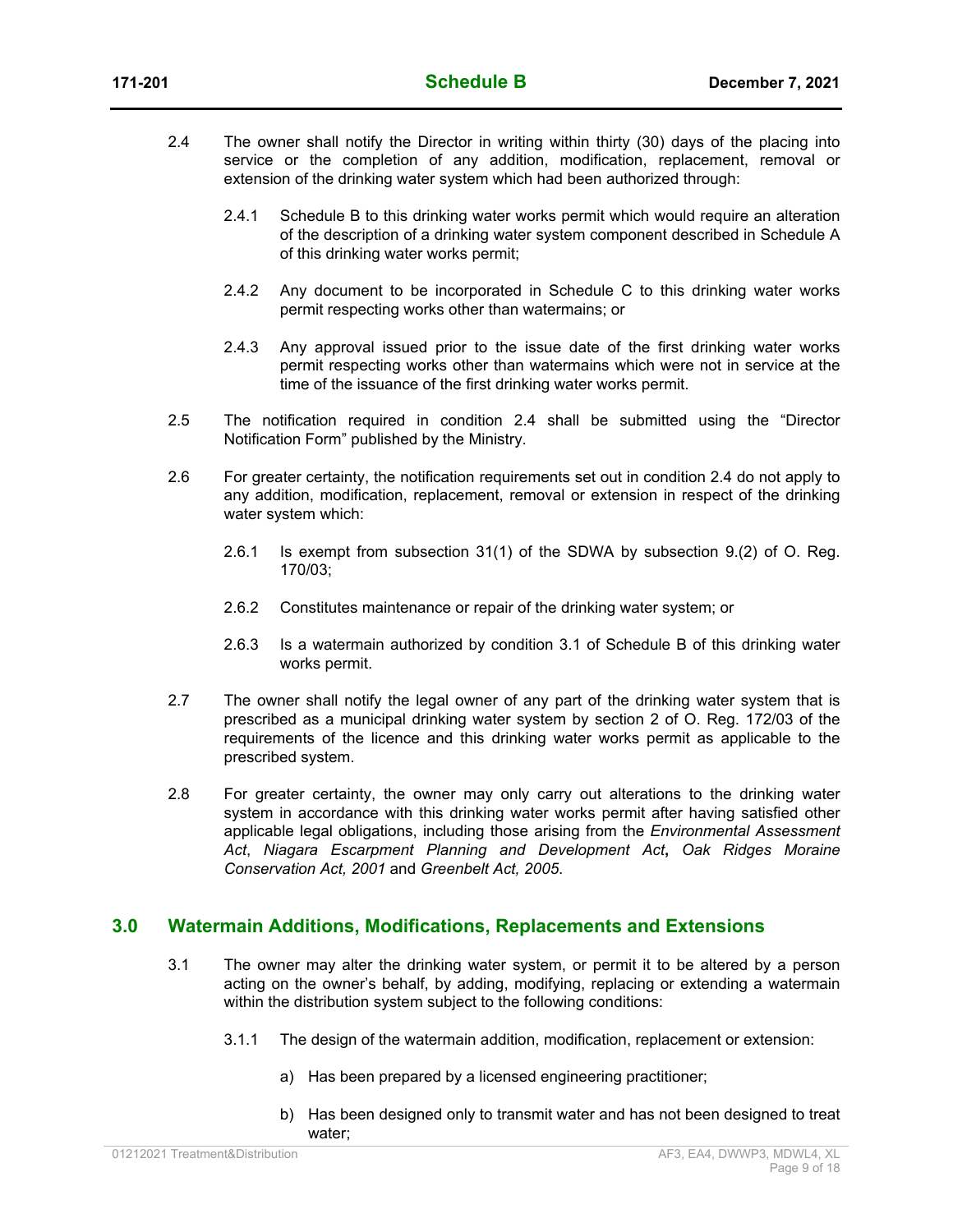- c) Satisfies the design criteria set out in the Ministry publication "Watermain Design Criteria for Future Alterations Authorized under a Drinking Water Works Permit – June 2012", as amended from time to time; and
- d) Is consistent with or otherwise addresses the design objectives contained within the Ministry publication "Design Guidelines for Drinking Water Systems, 2008", as amended from time to time.
- 3.1.2 The maximum demand for water exerted by consumers who are serviced by the addition, modification, replacement or extension of the watermain will not result in an exceedance of the rated capacity of a treatment subsystem or the maximum flow rate for a treatment subsystem component as specified in the licence, or the creation of adverse conditions within the drinking water system.
- 3.1.3 The watermain addition, modification, replacement or extension will not adversely affect the distribution system's ability to maintain a minimum pressure of 140 kPa at ground level at all points in the distribution system under maximum day demand plus fire flow conditions.
- 3.1.4 Secondary disinfection will be provided to water within the added, modified, replaced or extended watermain to meet the requirements of O. Reg. 170/03.
- 3.1.5 The watermain addition, modification, replacement or extension is wholly located within the municipal boundary over which the owner has jurisdiction.
- 3.1.6 The owner of the drinking water system consents in writing to the watermain addition, modification, replacement or extension.
- 3.1.7 A licensed engineering practitioner has verified in writing that the watermain addition, modification, replacement or extension meets the requirements of condition 3.1.1.
- 3.1.8 The owner of the drinking water system has verified in writing that the watermain addition, modification, replacement or extension meets the requirements of conditions 3.1.2 to 3.1.6.
- 3.2 The authorization for the addition, modification, replacement or extension of a watermain provided for in condition 3.1 does not include the addition, modification, replacement or extension of a watermain that:
	- 3.2.1 Passes under or through a body of surface water, unless trenchless construction methods are used;
	- 3.2.2 Has a nominal diameter greater than 750 mm;
	- 3.2.3 Results in the fragmentation of the drinking water system; or
	- 3.2.4 Connects to another drinking water system, unless:
		- a) Prior to construction, the owner of the drinking water system seeking the connection obtains written consent from the owner or owner's delegate of the drinking water system being connected to; and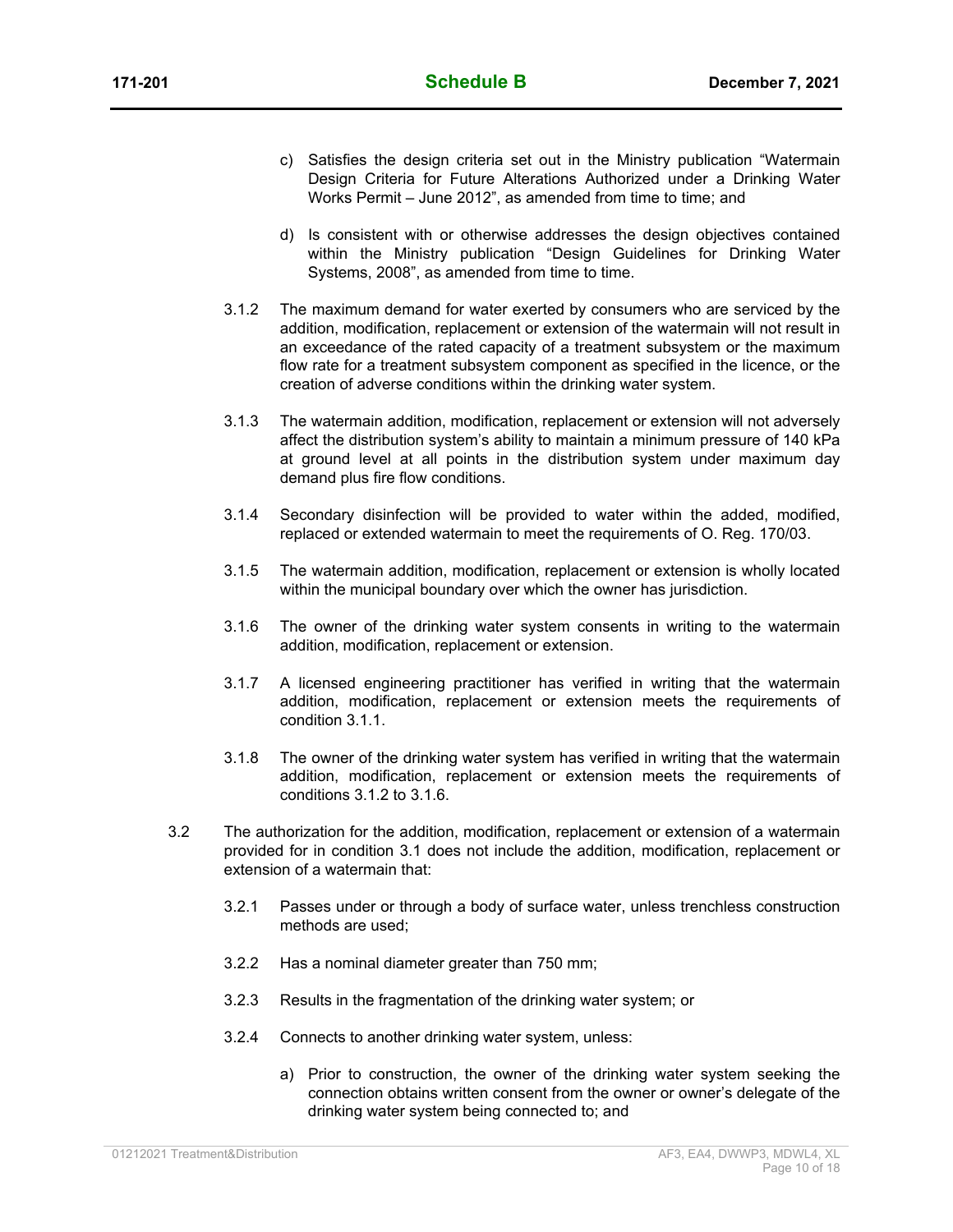- b) The owner of the drinking water system seeking the connection retains a copy of the written consent from the owner or owner's delegate of the drinking water system being connected to as part of the record that is recorded and retained under condition 3.3.
- 3.3 The verifications required in conditions 3.1.7 and 3.1.8 shall be:
	- 3.3.1 Recorded on "Form 1 Record of Watermains Authorized as a Future Alteration", as published by the Ministry, prior to the watermain addition, modification, replacement or extension being placed into service; and
	- 3.3.2 Retained for a period of ten (10) years by the owner.
- 3.4 For greater certainty, the verification requirements set out in condition 3.3 do not apply to any addition, modification, replacement or extension in respect of the drinking water system which:
	- 3.4.1 Is exempt from subsection 31(1) of the SDWA by subsection 9.(2) of O. Reg. 170/03; or
	- 3.4.2 Constitutes maintenance or repair of the drinking water system.
- 3.5 The document or file referenced in Column 1 of Table 1 of Schedule A of this drinking water works permit that sets out watermains shall be retained by the owner and shall be updated to include watermain additions, modifications, replacements and extensions within 12 months of the addition, modification, replacement or extension.
- 3.6 The updates required by condition 3.5 shall include watermain location relative to named streets or easements and watermain diameter.
- 3.7 Despite clause (a) of condition 3.1.1 and condition 3.1.7, with respect to the replacement of an existing watermain or section of watermain that is 6.1 meters in length or less, if a licensed engineering practitioner has:
	- 3.7.1 inspected the replacement prior to it being put into service;
	- 3.7.2 prepared a report confirming that the replacement satisfies clauses (b), (c) and (d) of condition 3.1.1 (i.e. "Form 1 – Record of Watermains Authorized by a Future Alteration" (Form 1), Part 3, items No. 2, 3 and 4); and
	- 3.7.3 appended the report referred to in condition 3.7.2 to the completed Form 1,

the replacement is exempt from the requirements that the design of the replacement be prepared by a licensed engineering practitioner and that a licensed engineering practitioner verify on Form 1, Part 3, item No. 1 that a licensed engineering practitioner prepared the design of the replacement.

3.8 For greater certainty, the exemption in condition 3.7 does not apply to the replacement of an existing watermain or section of watermain if two or more sections of pipe, each of which is 6.1 meters in length or less, are joined together, if the total length of replacement pipes joined together is greater than 6.1 meters.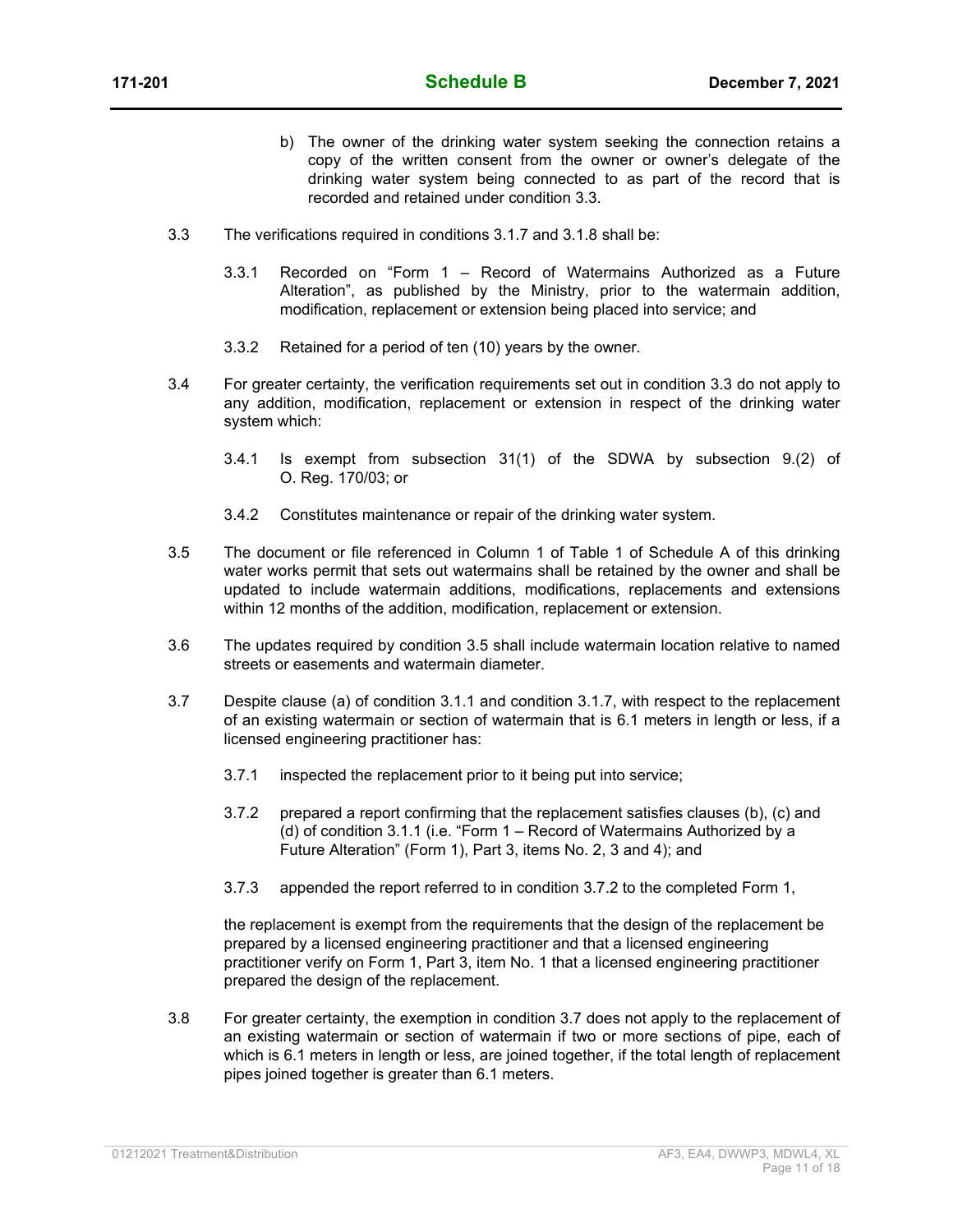#### **4.0 Minor Modifications to the Drinking Water System**

- 4.1 The drinking water system may be altered by adding, modifying or replacing the following components in the drinking water system:
	- 4.1.1 Coagulant feed systems in the treatment system, including the location and number of dosing points:
		- a) Prior to making any alteration to the drinking water system under condition 4.1.1, the owner shall undertake a review of the impacts that the alteration might have on corrosion control or other treatment processes; and
		- b) The owner shall notify the Director in writing within thirty (30) days of any alteration made under condition 4.1.1 and shall provide the Director with a copy of the review.
		- c) The notification required in condition 4.1.1 b) shall be submitted using the "Director Notification Form" published by the Ministry
	- 4.1.2 Instrumentation and controls, including new SCADA systems and upgrades to SCADA system hardware;
	- 4.1.3 SCADA system software or programming that:
		- a) Measures, monitors or reports on a regulated parameter;
		- b) Measures, monitor or reports on a parameter that is used to calculate CT; or,
		- c) Calculates CT for the system or is part of the process algorithm that calculates log removal, where the impacts of addition, modification or replacement have been reviewed by a licensed engineering practitioner;
	- 4.1.4 Filter media, backwashing equipment, filter troughs, and under-drains and associated equipment in the treatment system;
	- 4.1.5 Spill containment works; or,
	- 4.1.6 Coarse screens and fine screens
- 4.2 The drinking water system may be altered by adding, modifying, replacing or removing the following components in the drinking water system:
	- 4.2.1 Treated water pumps, pressure tanks, and associated equipment;
	- 4.2.2 Raw water pumps and process pumps in the treatment system;
	- 4.2.3 Inline booster pumping stations that are not associated with distribution system storage facilities and are on a watermain with a nominal diameter not exceeding 200 mm;
	- 4.2.4 Re-circulation devices within distribution system storage facilities;
	- 4.2.5 In-line mixing equipment;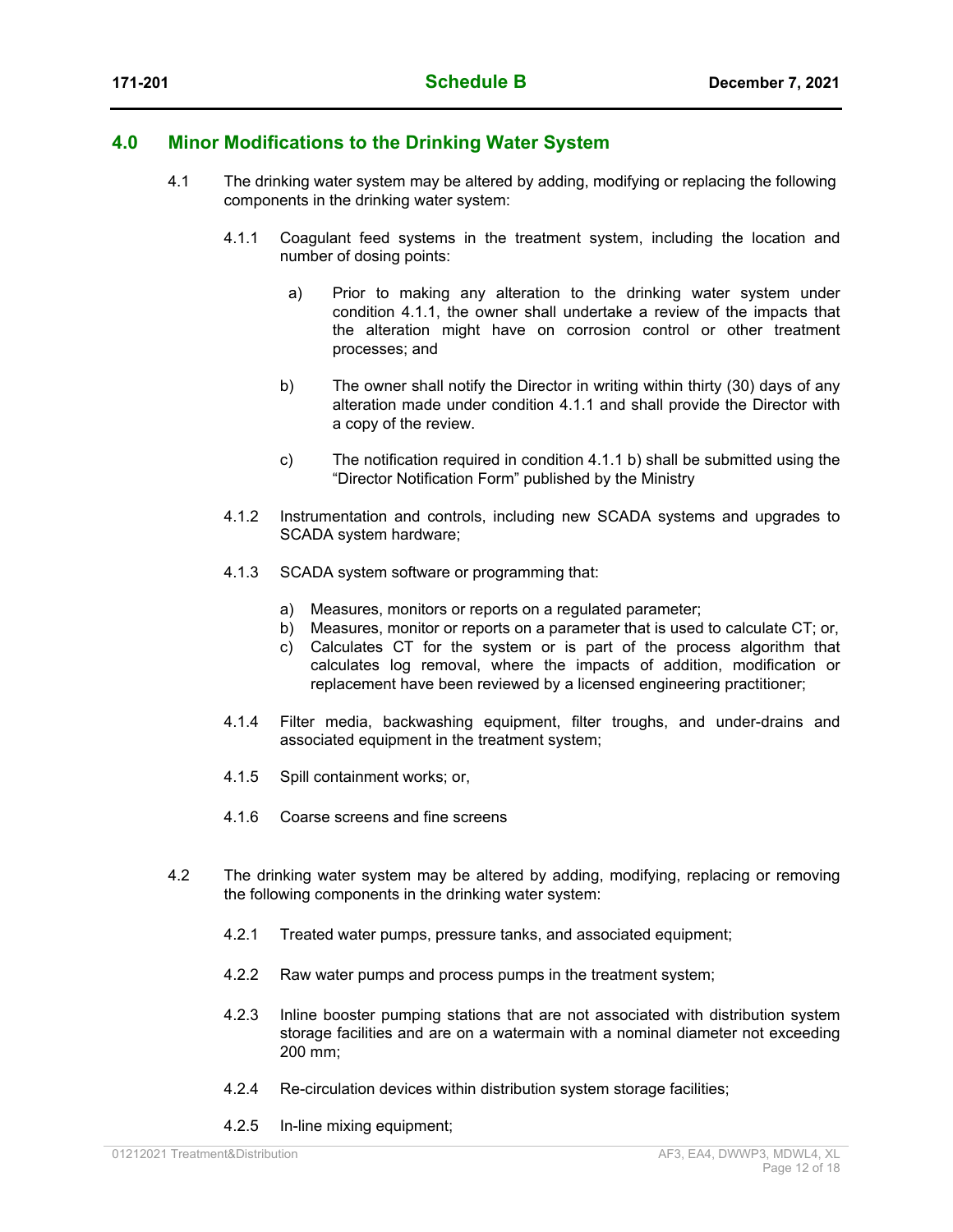- 4.2.6 Chemical metering pumps and chemical handling pumps;
- 4.2.7 Chemical storage tanks (excluding fuel storage tanks) and associated equipment; or,
- 4.2.8 Measuring and monitoring devices that are not required by regulation, by a condition in the Drinking Water Works Permit, or by a condition otherwise imposed by the Ministry.
- 4.2.9 Chemical injection points;
- 4.2.10 Valves.
- 4.3 The drinking water system may be altered by replacing the following:
	- 4.3.1 Raw water piping, treatment process piping or treated water piping within the treatment subsystem;
	- 4.3.2 Measuring and monitoring devices that are required by regulation, by a condition in the Drinking Water Works Permit or by a condition otherwise imposed by the Ministry.
	- 4.3.3 Coagulants and pH adjustment chemicals, where the replacement chemicals perform the same function;
		- a) Prior to making any alteration to the drinking water system under condition 4.3.3, the owner shall undertake a review of the impacts that the alteration might have on corrosion control or other treatment processes; and
		- b) The owner shall notify the Director in writing within thirty (30) days of any alteration made under condition 4.3.3 and shall provide the Director with a copy of the review.
		- c) The notification required in condition 4.3.3 b) shall be submitted using the "Director Notification Form" published by the Ministry.
- 4.4 Any alteration of the drinking water system made under conditions 4.1, 4.2 or 4.3 shall not result in:
	- 4.4.1 An exceedance of a treatment subsystem rated capacity or a treatment subsystem component maximum flow rate as specified in the licence;
	- 4.4.2 The bypassing or removal of any unit process within a treatment subsystem;
	- 4.4.3 The addition of any new unit process other than coagulation within a treatment subsystem;
	- 4.4.4 A deterioration in the quality of drinking water provided to consumers;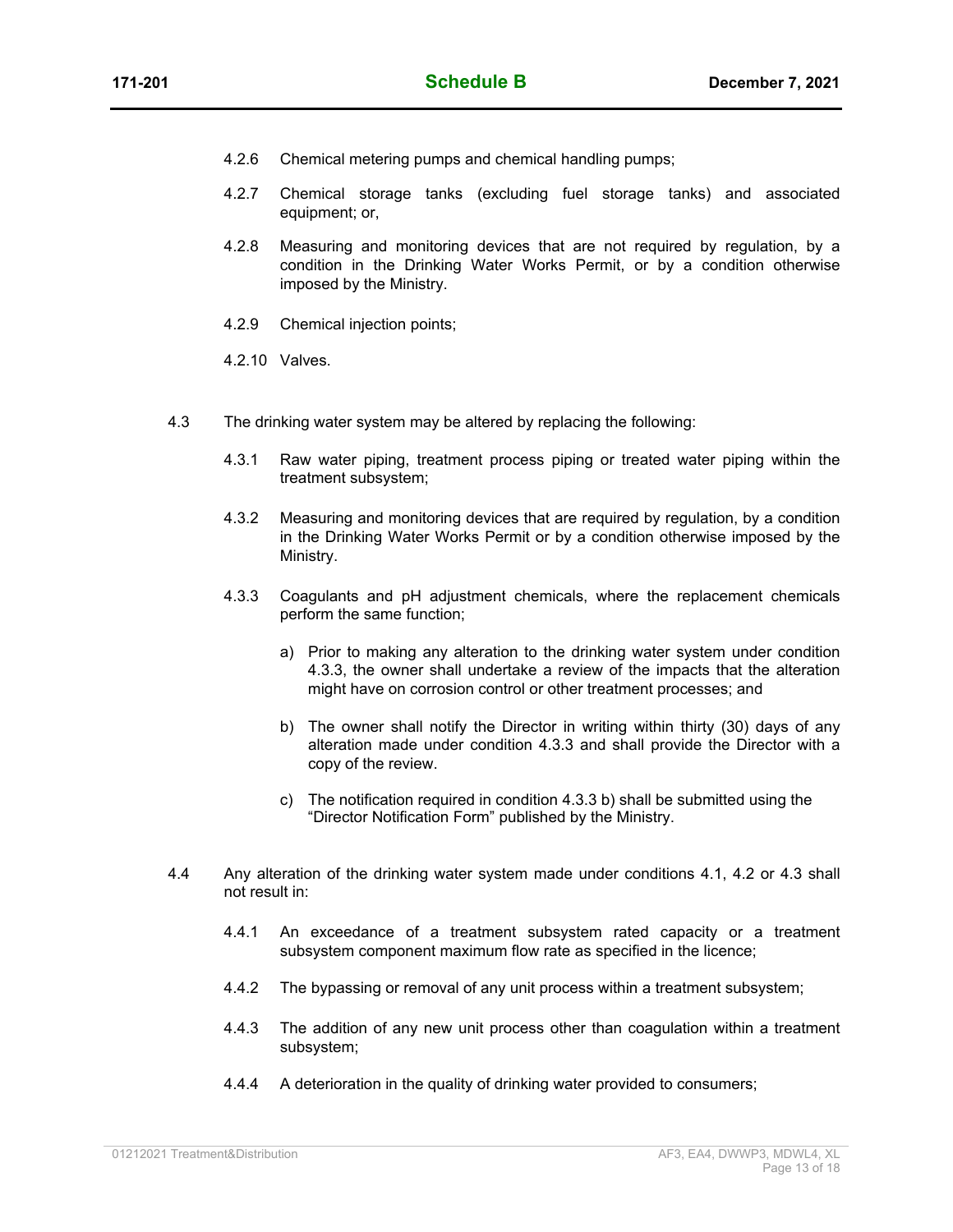- 4.4.5 A reduction in the reliability or redundancy of any component of the drinking water system;
- 4.4.6 A negative impact on the ability to undertake compliance and other monitoring necessary for the operation of the drinking water system; or
- 4.4.7 An adverse effect on the environment.
- 4.5 The owner shall verify in writing that any addition, modification, replacement or removal of drinking water system components in accordance with conditions 4.1, 4.2 or 4.3 has met the requirements of the conditions listed in condition 4.4.
- 4.6 The verifications and documentation required in condition 4.5 shall be:
	- 4.6.1 Recorded on "Form 2 Record of Minor Modifications or Replacements to the Drinking Water System" published by the Ministry, prior to the modified or replaced components being placed into service; and
	- 4.6.2 Retained for a period of ten (10) years by the owner.
- 4.7 For greater certainty, the verification requirements set out in conditions 4.5 and 4.6 do not apply to any addition, modification, replacement or removal in respect of the drinking water system which:
	- 4.7.1 Is exempt from subsection 31(1) of the SDWA by subsection 9.(2) of O. Reg. 170/03; or
	- 4.7.2 Constitutes maintenance or repair of the drinking water system, including software changes to a SCADA system that are not listed in condition 4.1.3
- 4.8 The owner shall update any drawings maintained for the drinking water system to reflect the modification or replacement of the works, where applicable.

#### **5.0 Equipment with Emissions to the Air**

- 5.1 The drinking water system may be altered by adding, modifying or replacing any of the following drinking water system components that may discharge or alter the rate or manner of a discharge of a compound of concern to the air:
	- 5.1.1 Any equipment, apparatus, mechanism or thing that is used for the transfer of outdoor air into a building or structure that is not a cooling tower;
	- 5.1.2 Any equipment, apparatus, mechanism or thing that is used for the transfer of indoor air out of a space used for the production, processing, repair, maintenance or storage of goods or materials, including chemical storage;
	- 5.1.3 Laboratory fume hoods used for drinking water testing, quality control and quality assurance purposes;
	- 5.1.4 Low temperature handling of compounds with a vapor pressure of less than 1 kilopascal;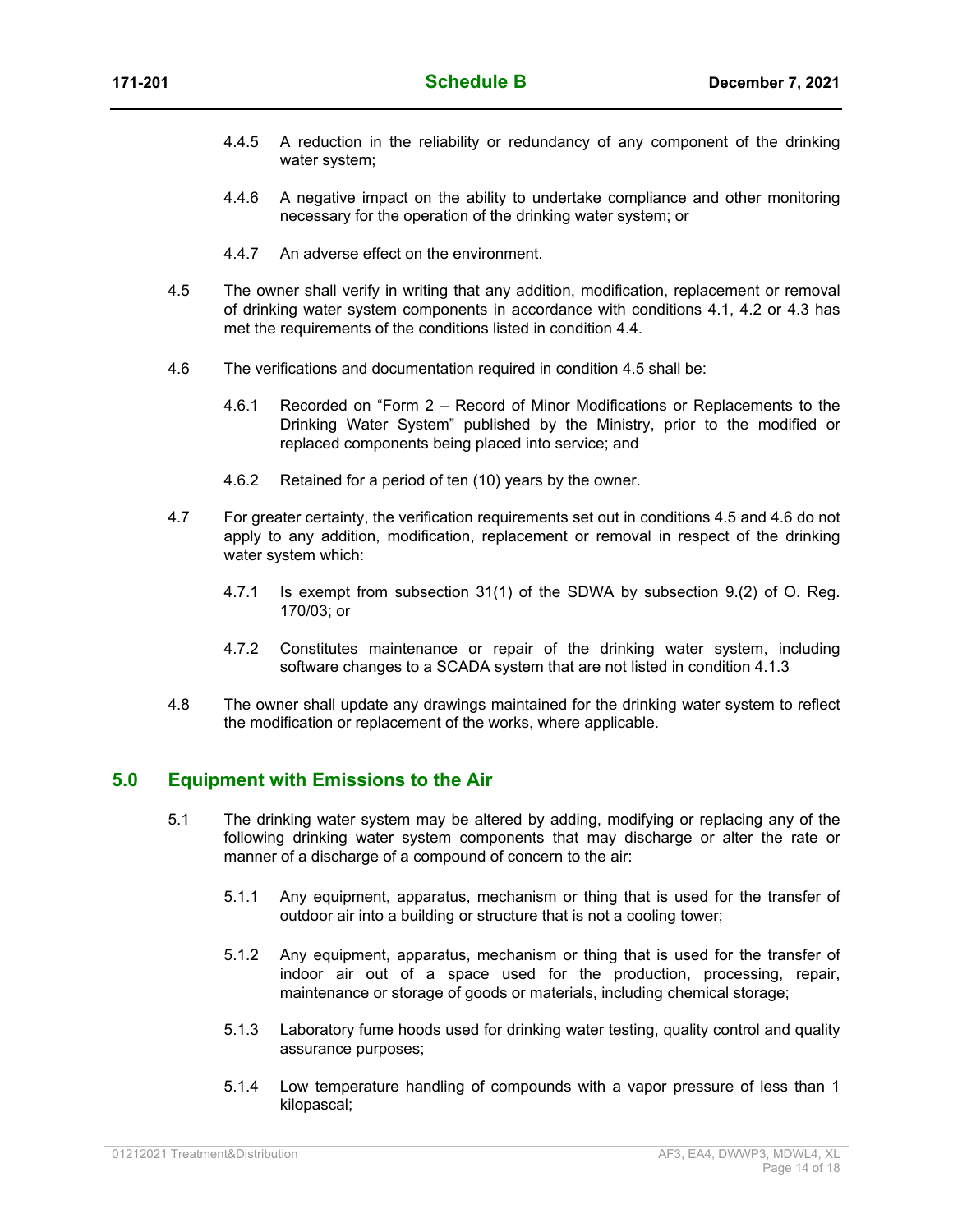- 5.1.5 Maintenance welding stations;
- 5.1.6 Minor painting operations used for maintenance purposes;
- 5.1.7 Parts washers for maintenance shops;
- 5.1.8 Emergency chlorine and ammonia gas scrubbers and absorbers;
- 5.1.9 Venting for activated carbon units for drinking water taste and odour control;
- 5.1.10 Venting for a stripping unit for methane removal from a groundwater supply;
- 5.1.11 Venting for an ozone treatment unit;
- 5.1.12 Natural gas or propane fired boilers, water heaters, space heaters and make-up air units with a total facility-wide heat input rating of less than 20 million kilojoules per hour, and with an individual fuel energy input of less than or equal to 10.5 gigajoules per hour; or
- 5.1.13 Emergency generators that fire No. 2 fuel oil (diesel fuel) with a sulphur content of 0.5 per cent or less measured by weight, natural gas, propane, gasoline or biofuel, and that are used for emergency duty only with periodic testing.
- 5.2 The owner shall not make an addition, modification, or replacement described in condition 5.1 in relation to an activity that is not related to the treatment and/or distribution of drinking water.
- 5.3 The emergency generators identified in condition 5.1.13 shall not be used for nonemergency purposes including the generation of electricity for sale or for peak shaving purposes.
- 5.4 The owner shall prepare an emission summary table for nitrogen oxides emissions only, for each addition, modification or replacement of emergency generators identified in condition 5.1.13.

#### **Performance Limits**

- 5.5 The owner shall ensure that a drinking water system component identified in conditions 5.1.1 to 5.1.13 is operated at all times to comply with the following limits:
	- 5.5.1 For equipment other than emergency generators, the maximum concentration of any compound of concern at a point of impingement shall not exceed the corresponding point of impingement limit;
	- 5.5.2 For emergency generators, the maximum concentration of nitrogen oxides at sensitive receptors shall not exceed the applicable point of impingement limit*,* and at non-sensitive receptors shall not exceed the Ministry half-hourly screening level of 1880 ug/m<sup>3</sup> as amended; and
	- 5.5.3 The noise emissions comply at all times with the limits set out in publication NPC-300, as applicable.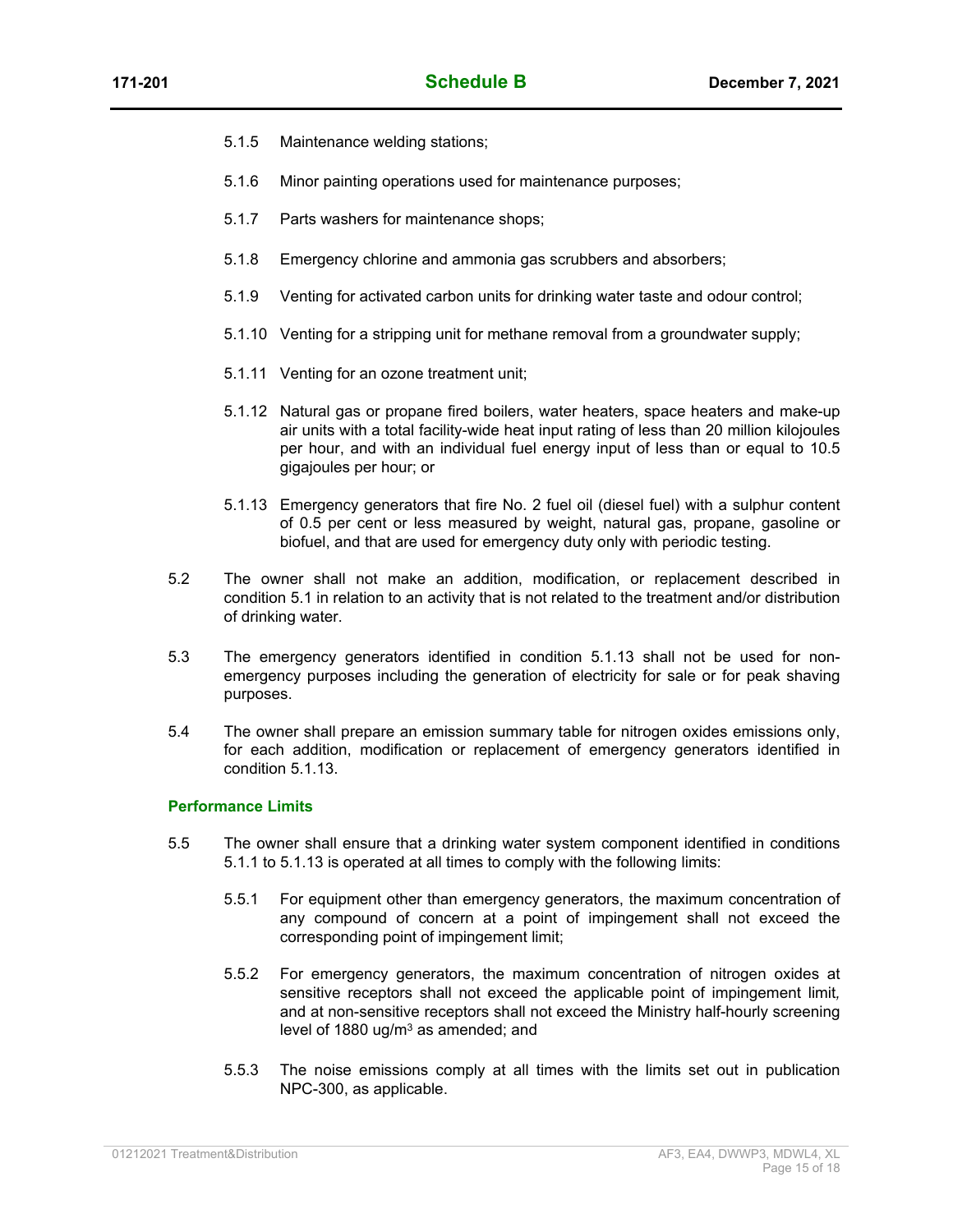- 5.6 The owner shall verify in writing that any addition, modification or replacement of works in accordance with condition 5.1 has met the requirements of the conditions listed in condition 5.5.
- 5.7 The owner shall document how compliance with the performance limits outlined in condition 5.5.3 is being achieved, through noise abatement equipment and/or operational procedures.
- 5.8 The verifications and documentation required in conditions 5.6 and 5.7 shall be:
	- 5.8.1 Recorded on "Form 3 Record of Addition, Modification or Replacement of Equipment Discharging a Contaminant of Concern to the Atmosphere", as published by the Ministry, prior to the additional, modified or replacement equipment being placed into service; and
	- 5.8.2 Retained for a period of ten (10) years by the owner.
- 5.9 For greater certainty, the verification and documentation requirements set out in conditions 5.6 and 5.8 do not apply to any addition, modification or replacement in respect of the drinking water system which:
	- 5.9.1 Is exempt from subsection 31(1) of the SDWA by subsection 9.(2) of O. Reg. 170/03; or
	- 5.9.2 Constitutes maintenance or repair of the drinking water system.
- 5.10 The owner shall update any drawings maintained for the works to reflect the addition, modification or replacement of the works, where applicable.

#### **6.0 Previously Approved Works**

- 6.1 The owner may add, modify, replace or extend, and operate part of a municipal drinking water system if:
	- 6.1.1 An approval was issued after January 1, 2004 under section 36 of the SDWA in respect of the addition, modification, replacement or extension and operation of that part of the municipal drinking water system;
	- 6.1.2 The approval expired by virtue of subsection 36(4) of the SDWA; and
	- 6.1.3 The addition, modification, replacement or extension commenced within five years of the date that activity was approved by the expired approval.

#### **7.0 System-Specific Conditions**

7.1 Not Applicable

#### **8.0 Source Protection**

8.1 Not Applicable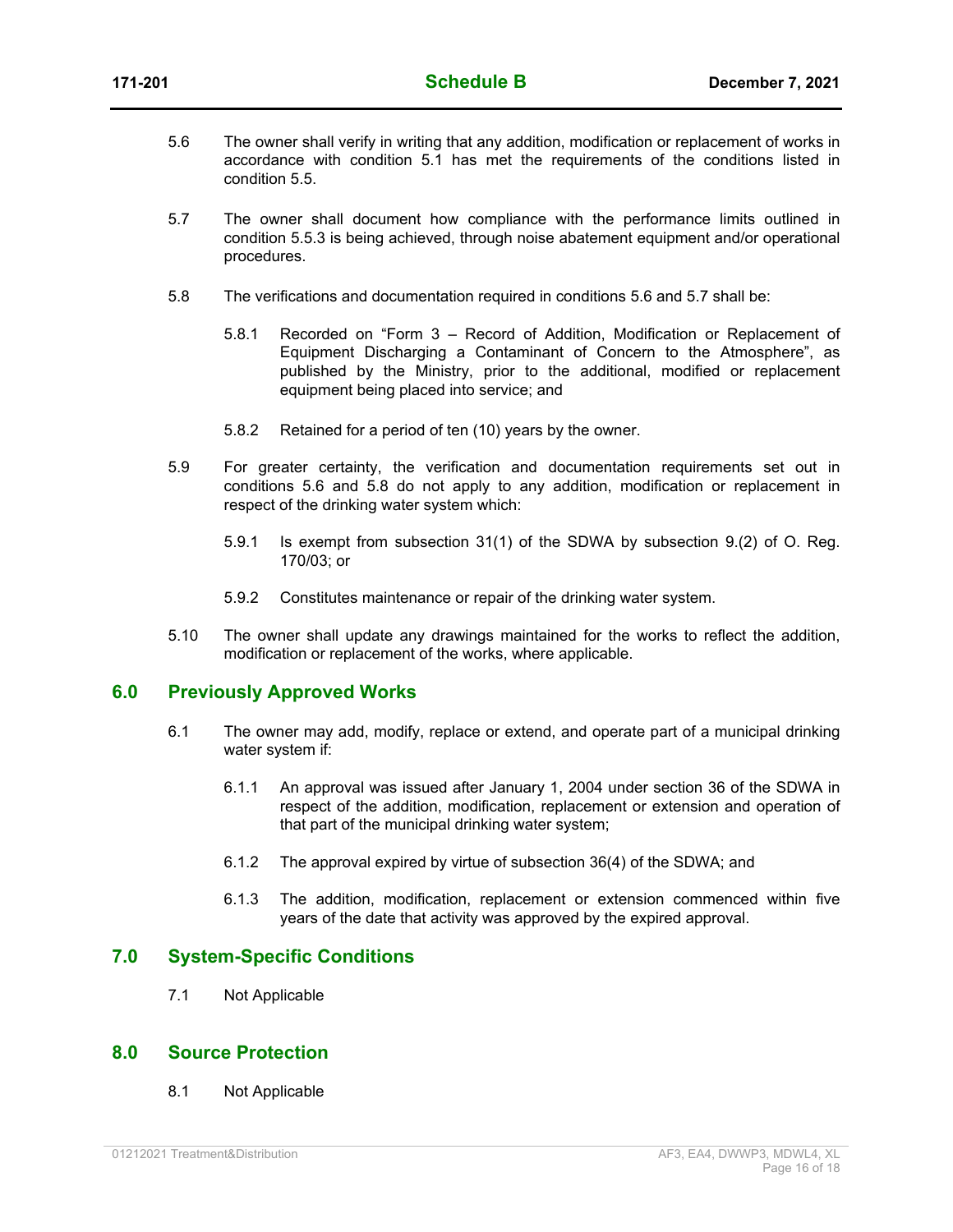# **Schedule C: Authorization to Alter the Drinking Water System**

| <b>System Owner</b>          | The Corporation of the Township of Bonnechere Valley |
|------------------------------|------------------------------------------------------|
| <b>Permit Number</b>         | 171-201                                              |
| Drinking Water System Name   | <b>Eganville Drinking Water System</b>               |
| <b>Permit Effective Date</b> | December 7, 2021                                     |

#### **1.0 General**

- **1.1** Table 2 provides a reference list of all documents to be incorporated into Schedule C that have been issued as of the date that this permit was issued.
	- 1.1.1 Table 2 is not intended to be a comprehensive list of all documents that are part of Schedule C. For clarity, any document issued by the Director to be incorporated into Schedule C after this permit has been issued is considered part of this drinking water works permit.

|                           |                                           | <b>Table 2: Schedule C Documents</b> |                           |                          |
|---------------------------|-------------------------------------------|--------------------------------------|---------------------------|--------------------------|
| Column 1<br><b>Issue#</b> | Column <sub>2</sub><br><b>Issued Date</b> | Column 3<br><b>Description</b>       | Column 4<br><b>Status</b> | Column 5<br>DN#          |
| <b>Not</b><br>Applicable  | Not Applicable                            | Not Applicable                       | Not Applicable            | <b>Not</b><br>Applicable |

**1.2** For each document described in columns 1, 2 and 3 of Table 2, the status of the document is indicated in column 4. Where this status is listed as 'Archived', the approved alterations have been completed and relevant portions of this permit have been updated to reflect the altered works. These 'Archived' Schedule C documents remain as a record of the alterations.